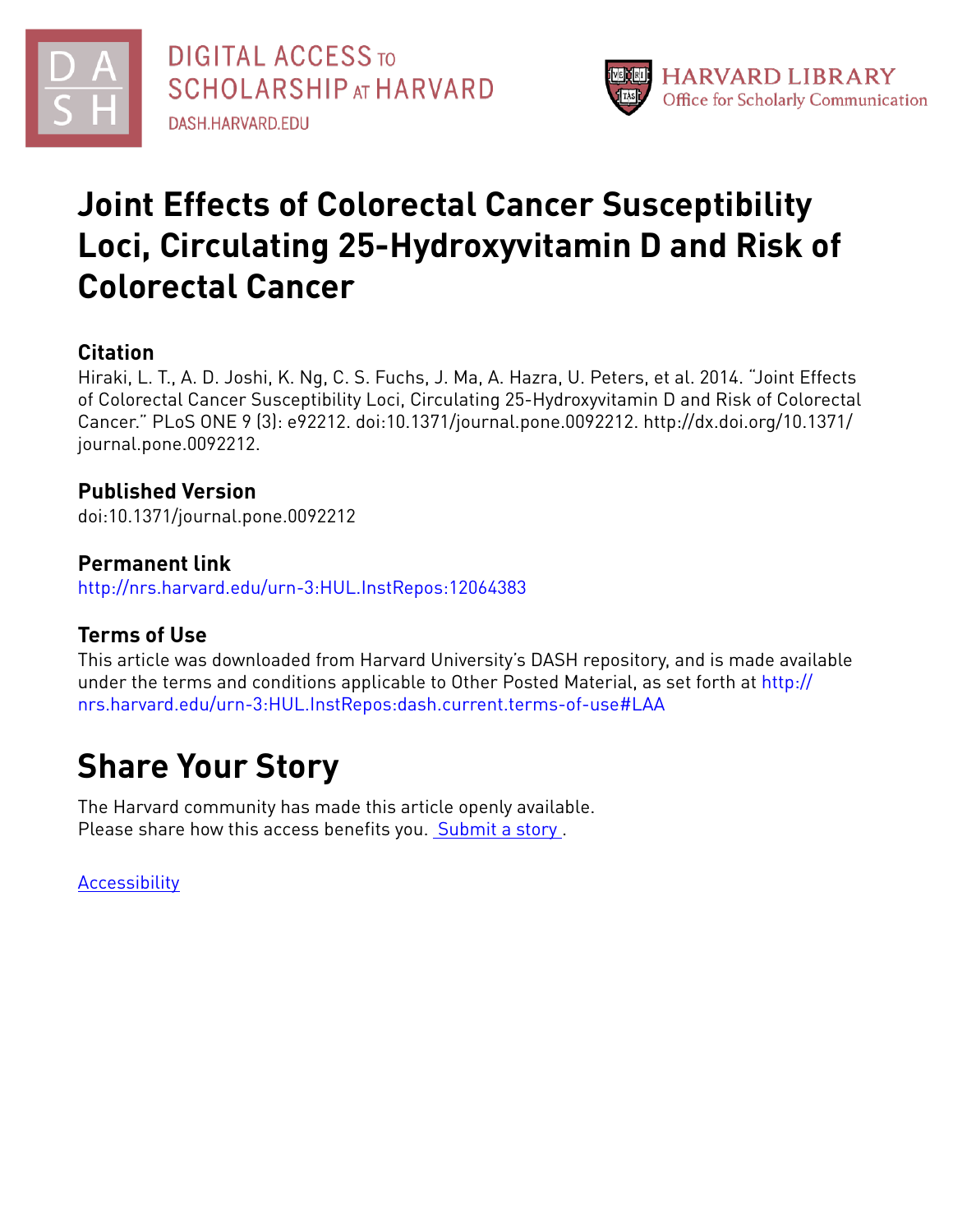# Joint Effects of Colorectal Cancer Susceptibility Loci, Circulating 25-Hydroxyvitamin D and Risk of Colorectal Cancer



## Linda T. Hiraki<sup>1</sup>, Amit D. Joshi<sup>1</sup>, Kimmie Ng<sup>2</sup>, Charles S. Fuchs<sup>2,3</sup>, Jing Ma<sup>3</sup>, Aditi Hazra<sup>1,3</sup>, Ulrike Peters<sup>4</sup>, Elizabeth W. Karlson<sup>5</sup>, Edward Giovannucci<sup>3,6</sup>, Peter Kraft<sup>1</sup>, Andrew T. Chan<sup>3,7</sup>\*

1 Program in Molecular and Genetic Epidemiology, Department of Epidemiology, Harvard School of Public Health, Boston, Massachusetts, United States of America, 2 Medical Oncology, Dana Farber Cancer Institute, Boston, Massachusetts, United States of America, 3 Channing Division of Network Medicine, Department of Medicine, Brigham and Women's Hospital and Harvard Medical School, Boston, Massachusetts, United States of America, 4 Public Health Sciences Division, Fred Hutchinson Cancer Research Center, Seattle, Washington, United States of America, 5 Division of Rheumatology, Department of Medicine, Brigham and Women's Hospital and Harvard Medical School, Boston, Massachusetts, United States of America, 6 Departments of Epidemiology and Nutrition, Harvard School of Public Health, Boston, Massachusetts, United States of America, 7 Division of Gastroenterology, Department of Medicine, Massachusetts General Hospital, Boston, Massachusetts, United States of America

#### Abstract

Background: Genome wide association studies (GWAS) have identified several SNPs associated with colorectal cancer (CRC) susceptibility. Vitamin D is also inversely associated with CRC risk.

Methods: We examined main and joint effects of previously GWAS identified genetic markers of CRC and plasma 25hydroxyvitamin D (25(OH)D) on CRC risk in three prospective cohorts: the Nurses' Health Study (NHS), the Health Professionals Follow-up Study (HPFS), and the Physicians' Health Study (PHS). We included 1895 CRC cases and 2806 controls with genomic DNA. We calculated odds ratios and 95% confidence intervals for CRC associated with additive genetic risk scores (GRSs) comprised of all CRC SNPs and subsets of these SNPs based on proximity to regions of increased vitamin D receptor binding to vitamin D response elements (VDREs), based on published ChiP-seq data. Among a subset of subjects with additional prediagnostic 25(OH)D we tested multiplicative interactions between plasma 25(OH)D and GRS's. We used fixed effects models to meta-analyze the three cohorts.

Results: The per allele multivariate OR was 1.12 (95% CI, 1.06–1.19) for GRS-proximalVDRE; and 1.10 (95% CI, 1.06–1.14) for GRS-nonproxVDRE. The lowest quartile of plasma 25(OH)D compared with the highest, had a multivariate OR of 0.63 (95% CI, 0.48–0.82) for CRC. We did not observe any significant interactions between any GRSs and plasma 25(OH)D.

Conclusions: We did not observe evidence for the modification of genetic susceptibility for CRC according to vitamin D status, or evidence that the effect of common CRC risk alleles differed according to their proximity to putative VDR binding sites.

Citation: Hiraki LT, Joshi AD, Ng K, Fuchs CS, Ma J, et al. (2014) Joint Effects of Colorectal Cancer Susceptibility Loci, Circulating 25-Hydroxyvitamin D and Risk of Colorectal Cancer. PLoS ONE 9(3): e92212. doi:10.1371/journal.pone.0092212

Editor: Xiaoping Miao, MOE Key Laboratory of Environment and Health, School of Public Health, Tongji Medical College, Huazhong University of Science and Technology, China

Received October 17, 2013; Accepted January 25, 2014; Published March 26, 2014

Copyright: © 2014 Hiraki et al. This is an open-access article distributed under the terms of the [Creative Commons Attribution License](http://creativecommons.org/licenses/by/4.0/), which permits unrestricted use, distribution, and reproduction in any medium, provided the original author and source are credited.

Funding: Support was provided by National Cancer Institute, National Institutes of Health, U.S. Department of Health and Human Services (U01 CA137088; R01 CA059045; R01 CA137178; K24 DK098311). Dr. Hiraki was supported by a Canadian Institute of Health Research (CIHR) Fellowship Award. Dr. Ng was supported by an NIH 5K07CA148894 award. Dr. Chan is a Damon Runyon Clinical Investigator. The funders had no role in study design, data collection and analysis, decision to publish, or preparation of the manuscript.

Competing Interests: The authors have declared that no competing interests exist.

\* E-mail: ACHAN@partners.org

#### Introduction

Both inherited and modifiable risk factors have been identified for colorectal cancer (CRC). To date, genome wide association studies (GWAS) have identified 32 SNPs at 23 independent loci associated with CRC  $[1-16]$ . A substantial body of evidence also demonstrates an inverse association between vitamin D status and CRC [17–24]. Nonetheless, data examining the potential interaction between genetic susceptibility to CRC and an environmental factor such as vitamin D status are lacking.

There are plausible mechanisms by which genetic susceptibility to CRC may vary according to vitamin D status. First, one of the primary modes of action of vitamin D is via influence of gene transcription by binding of the active form 1,25-dihydroxy-vitamin  $D(1,25(OH)<sub>2</sub>D<sub>3</sub>)$  to the nuclear vitamin D receptor (VDR) [25]. A prior study utilizing chromatin immunoprecipitation with massively parallel sequencing (ChIP-seq) to identify vitamin D receptor (VDR) protein– DNA binding interactions observed that VDR binding sites were significantly enriched near autoimmune and cancer associated genes [26], including 3 previously identified CRC-associated SNPs. Second, although our understanding of the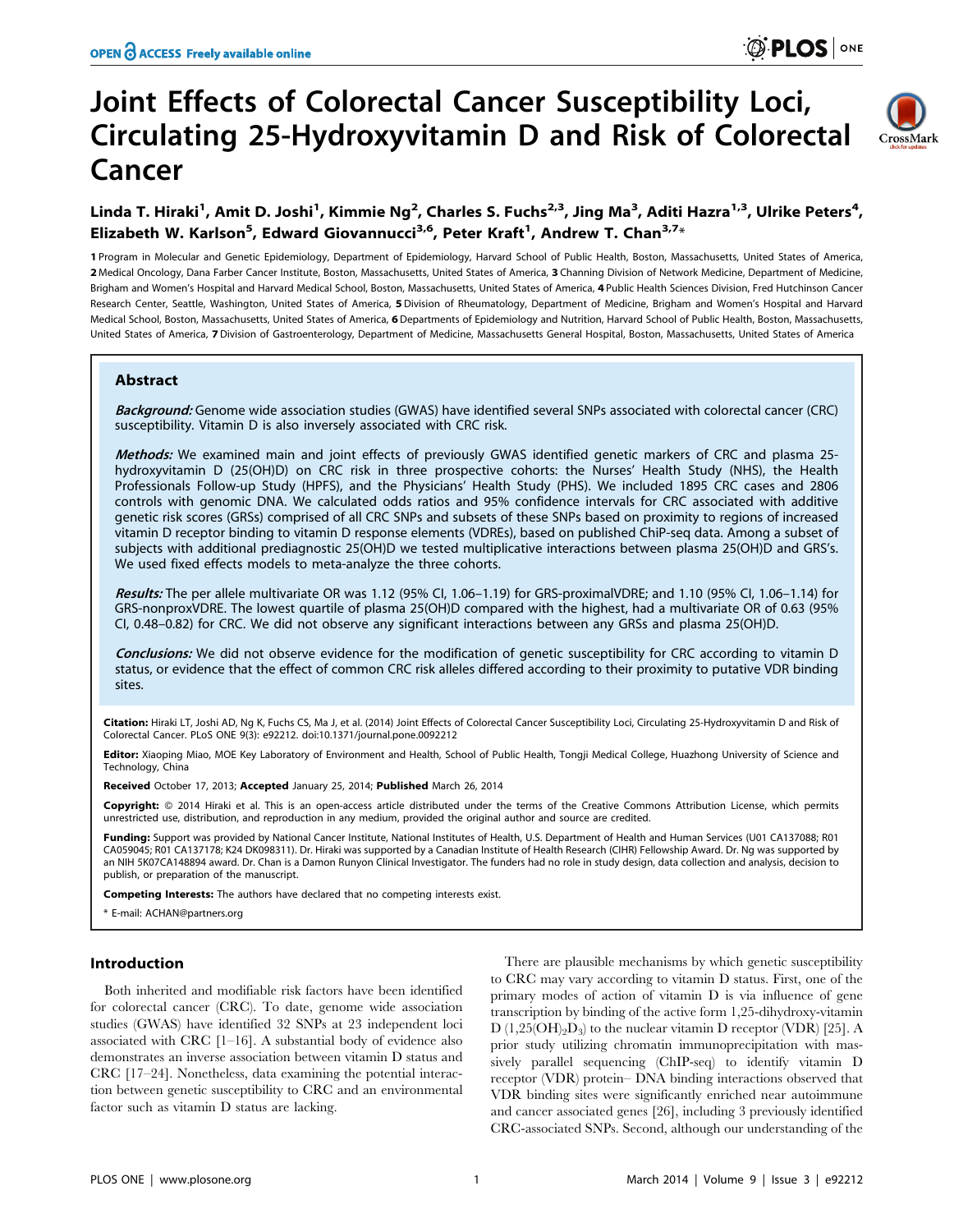functional implications of many CRC-associated SNPs is limited, it is possible that some of these loci may be associated mechanistically with pathways also influenced by vitamin D.

Thus, we examined the joint effects of genetic markers of CRC previously identified by GWAS and plasma 25(OH)D on CRC risk in three prospective cohorts: the Nurses' Health Study (NHS), the Health Professionals Follow-up Study (HPFS), and the Physicians' Health Study (PHS). We also specifically explored the possibility that vitamin D status may differentially influence risk of CRC according to genetic variants proximal to regions of VDR binding demonstrated in functional ChIP-seq studies.

#### Methods

#### Study Population

Our study included three case-control studies of CRC nested within the Nurses' Health Study (NHS), the Health Professionals Follow-up Study (HPFS) and the Physicians' Health Study (PHS). The NHS was established in 1976 when 121,700 US female registered nurses aged 30 to 55 years returned mailed questionnaires on risk factors for cancer and cardiovascular disease [27,28]. The HPFS was established in 1986 when 51,529 male health professionals aged 40 to 75 years responded to a similar questionnaire [29]. In both cohorts, participants have returned questionnaires every 2 years to update information with response rates exceeding 90% [27,28]. In 1989-90, 32,826 NHS participants and in 1993-95, 18,018 HPFS participants returned a blood specimen on ice packs. In 2001–04, 29,684 women in NHS and 13,956 men in HPFS who had not previously provided a blood specimen mailed in a 'swish-andspit' sample of buccal cells. On receipt, blood and buccal cells were centrifuged, aliquoted, and stored at  $-70^{\circ}$ C [30]. The Physicians' Health Study was a randomized, double-blind, placebo-controlled trial of aspirin and beta-carotene for the primary prevention of cancer and cardiovascular disease among 22,071 U.S. male physicians ages 40 to 84 years enrolled in 1982 [31]. Participants with a prior diagnosis of heart disease, cancer (except nonmelanoma skin cancer), renal or liver disease, peptic ulcer, or gout or used vitamin A or beta-carotene supplements, were excluded. Between 1982 and 1984, 14,916 men (more than 70% of participants) returned blood samples by mail which were divided into aliquots and stored at  $-82^{\circ}$ C (later, at  $-140^{\circ}$ C) [32]. This study was approved by the Human Subjects Committee at Brigham and Women's Hospital and the Harvard School of Public Health in Boston, MA, USA. All participants provided informed consent.

In all three cohorts, incident cases of CRC were identified by follow-up questionnaires and confirmed by medical records review or through mortality follow-up. In each cohort, up to 3 controls were randomly selected from those who were alive and free of cancer at the time of case ascertainment. In NHS and HPFS, controls were matched to each case on ethnicity, year of birth and month/year of blood or buccal sampling [30]; in PHS, controls were additionally matched on smoking status [32].

#### Laboratory Assessment

We previously measured plasma levels of 25(OH)D through a radioimmunosorbent assay in the laboratory of Dr. Bruce W. Hollis (Medical University of South Carolina, Charleston, SC). The median intra-assay coefficient of variation from blinded quality-control samples was 11.8% in NHS, 10.1% in HPFS, and 13.8% in PHS. Cases and their controls were analyzed in the same

batch, and laboratory personnel were blinded to case, control, and quality-control status [23,32,33].

#### Genotyping

Genomic DNA was extracted from blood samples (HPFS, NHS, PHS) and buccal cells (NHS, HPFS) using conventional methods. We used the TaqMan Open Array SNP genotyping platform (Biotrove, Woburn, MA) with 384-well format TaqMan assays to genotype the following CRC-associated variants identified from previous GWAS: rs6691170, rs6687758, rs10936599, rs16892766, rs6983267, rs10795668, rs3802842, rs10505477, rs7014346, rs7136702, rs11169552, rs4444235, rs4779584, rs9929218, rs4939827, rs10411210, rs961253, rs4925386 [4,8-10,12,15,16]. TaqMan primers and probes were designed using Primer Express Oligo Design software v2.0 (ABI PRISM). Primers, probes, and conditions for genotyping assays are available upon request. We genotyped rs2151512 on Taqman as a surrogate for rs4925386 (linkage disequilibrium  $r^2$  1.0 in the HapMap CEU population) since genotyping by Taqman for rs4925386 on chromosome 20q13.33 was not successful.A subset of participants (954 cases and 1328 controls) had blood genomic DNA successfully genotyped using Illumina HumanOmniExpress. Missing SNP data was imputed to HapMap II release 22 using MACH [34]. All genotyping underwent standard quality control including concordance checks for blinded and unblinded duplicates and examination of sample and SNP call rates. The call rate was  $>97\%$  for all samples and  $>98\%$  for all SNPs.

#### Statistical Analysis

We included a total of 1895 CRC cases and 2806 controls with genotype information assembled from NHS, HPFS, and PHS for our GRS. Within each cohort, we calculated allelic odds ratios and 95% confidence intervals for CRC associated with each SNP and for genetic risk scores (GRSs). The GRS is an allelic scoring system incorporating each of the specified risk alleles associated with CRC based on prior GWAS to assign a single quantitative index of genetic risk to each subject. Our GRS assumes an additive allelic effect with carriage of an increasing number of copies of each risk variant.

We constructed a GRS comprised of 18 Taqman CRC susceptibility SNPs (GRS-18). We also examined GRSs comprised of a subset of these SNPs based upon the 10 SNPs examined in. a ChiP-seq analysis (GRS-10) conducted by Ramagopalan et al. In this analysis, 3 CRC-associated SNPs were proximal (within 150 kb on either side of main disease-associated SNP) to increased VDR binding (vitamin D response elements (VDRE)) (GRSproximalVDRE), and 7 SNPs were not proximal to areas of increased VDR binding (GRS-nonproxVDRE) [26]. Among the 2,282 subset of individuals with additional GWAS data, we created a GRS comprised of 31 CRC associated SNPs from GWAS (GRS-31). We also calculated GRSs using the effect estimates and standard errors for these same SNPs from large scale GWAS [35] and tested for differences in the GRS-proximalVDRE and GRS-nonproxVDRE.

For analyses of the joint effect of plasma 25(OH)D and GRS-18, we included the 881 cases and 1566 controls in NHS, HPFS, and PHS who also had previously measured 25(OH)D prior to CRC diagnosis [23,32]. This was repeated for the joint effects of GRS-31 and pre-CRC 25(OH)D levels among the 672 cases and 909 controls with both GWAS data and vitamin D levels. We calculated odds ratios and 95% confidence intervals for CRC associated with each 1 ng/mL increase in 25(OH)D; high versus low vitamin D according to a threshold level of 25(OH)D associated with lower CRC risk  $(\geq 32 \text{ ng/mL})$ ; and quartiles of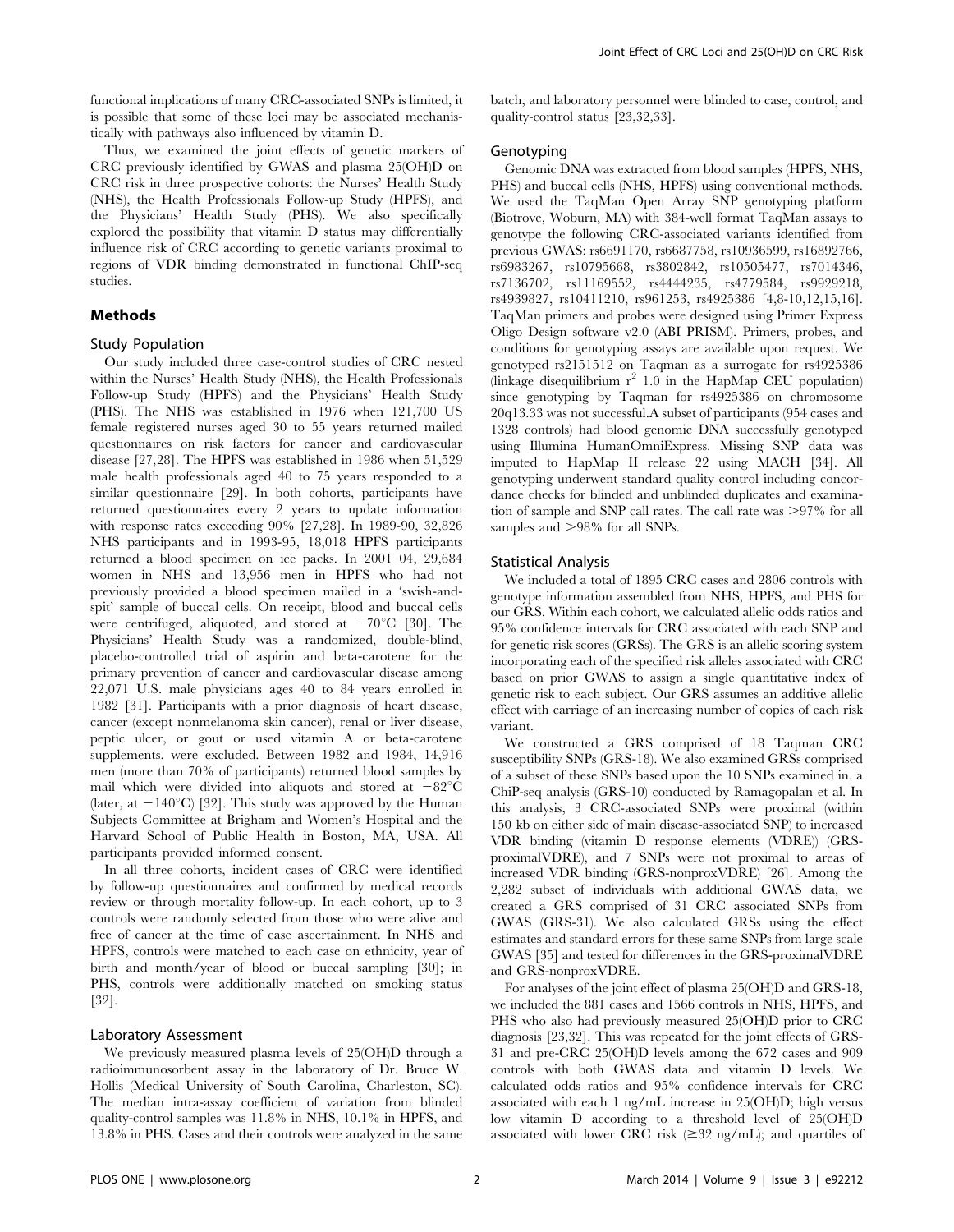| Table 1. Baseline characteristics of cases and controls in       | NHS, HPFS and PHS. |                 |                |                |                         |                      |
|------------------------------------------------------------------|--------------------|-----------------|----------------|----------------|-------------------------|----------------------|
|                                                                  | Ξ.                 |                 | HPFS           |                | PНS                     |                      |
|                                                                  | cases              | controls        | cases          | controls       | cases                   | controls             |
|                                                                  | $n = 922$          | $n = 1436$      | $n = 586$      | $n = 871$      | $n = 387$               | $n = 499$            |
| Age at diagnosis                                                 | 66.8 (9.2)         | 66.0 (9.1)      | 69.2 (9.2)     | 70.0 (9.1)     | 68.9 (9.1)              | 68.2 (9.4)           |
| Age at sample draw (year, mean)                                  | 65.4 (8.8)         | 63.2(8.5)       | 64.8 (8.5)     | 64.9 (8.4)     | 59.3 (9.0)              | 57.4 (8.6)           |
| Mean 25(OH)D ng/mL                                               | 24.5 (9.8)         | 26.5 (9.7)      | 28.3 (9.3)     | 29.3 (9.4)     | 25.7 (9.7)              | 25.2 (8.9)           |
| Non-white (%)                                                    | 1.4                | 0.4             | $\infty$       | $\overline{a}$ | 4                       | s                    |
| BMI (mean(SD))                                                   | 26.1 (5.1)         | 26.0 (5.0)      | 26.2 (3.3)     | 25.6 (3.3)     | 25.2 (2.8)              | 24.6 (2.6)           |
| Former or current smoker (%)                                     | 58                 | 55              | 54             | 57             | 59                      | 57                   |
| Alcohol consumption ≥15 g or ≥2 drinks/day                       | $\overline{4}$     | $\frac{1}{2}$   | 32             | 30             | $\overline{30}$         | 27                   |
| Beef, pork or lamb as a main dish ≥1/day (%)                     | $\frac{8}{2}$      | $\overline{4}$  | $\overline{4}$ | $\overline{4}$ | $\mathsf{S}$            | 4                    |
| Physical activity $\leq$ 7.6 METs-h/week or $\leq$ 3 times/month | 33                 | 33              | 57             | 33             | 30                      | 25                   |
| Regular aspirin use (%)                                          | 35                 | 46              | $\frac{4}{6}$  | 52             | ą,                      | 48                   |
| Regular NSAID use (%)                                            | 33                 | $\overline{40}$ | 23             | 22             | $\frac{4}{\sqrt{2}}$    | $\frac{4}{\sqrt{2}}$ |
| Family history CRC in parent or sibling (%)                      | 23                 | $\overline{1}$  | $\overline{6}$ | 15             | $\stackrel{\leq}{\geq}$ | $\frac{4}{\sqrt{2}}$ |
| Total calcium intake (mg/day, mean (SD))                         | 952.4 (364.1)      | 1007.5 (386.9)  | 916.3 (399.7)  | 950.6 (382.5)  | $\frac{1}{2}$           | $N^{\mathsf{A}}$     |
| Total folate intake (µg/day, mean (SD))                          | 426.8 (179.1)      | 447.8 (194.9)   | 525.9 (226.3)  | 566.2 (231.6)  | ≸                       | $\frac{4}{2}$        |
| N/A: not available.                                              |                    |                 |                |                |                         |                      |

Within each cohort, 3 controls were randomly selected from participants alive and free of cancer at the time of case ascertainment, and matched to cases based on ethnicity, year of birth and month/year of blood or buccal<br>s Within each cohort, 3 controls were randomly selected from participants alive and free of cancer at the time of case ascertainment, and matched to cases based on ethnicity, year of birth and month/year of blood or buccal sampling (NHS and HPFS) [30] and in PHS, controls were additionally matched on smoking status [32]. doi:10.1371/journal.pone.0092212.t001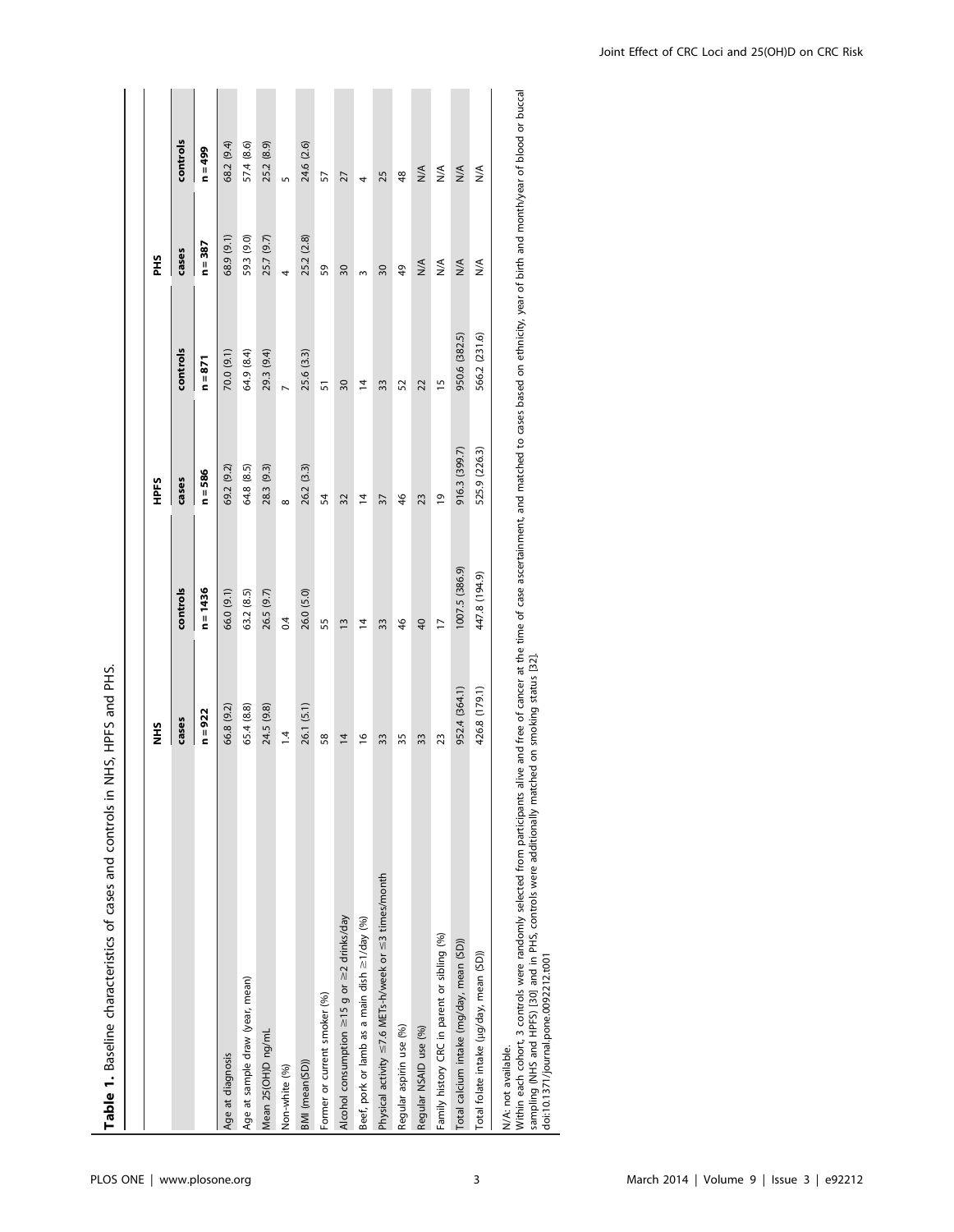| Locus/Gene                                         | rsnumber                  | ₩<br>Proximity to VDR | Tested<br>allele | PHS OR (95% CI)<br>NHS, HPFS, | NHS, HPFS,<br>PHS P-value | Ref                      | Previous OR (95%<br>$\overline{a}$ | GECCO' OR (95% CI)   | ዹ<br>GECCO <sup>1</sup><br>value |
|----------------------------------------------------|---------------------------|-----------------------|------------------|-------------------------------|---------------------------|--------------------------|------------------------------------|----------------------|----------------------------------|
| 11q23/C11org93                                     | rs3802842 <sup>2</sup>    | proximalVDRE          | ⋖                | 0.86 (0.78, 0.95)             | 0.003                     | $\sim$                   | $(6.0 - 78.0)$ 0.93                | 0.90 (0.87-0.94)     | 4.46E-07                         |
| Rq21/SMAD7                                         | rs4939827 <sup>x</sup>    | proximalVDRE          | U                | $0.92$ $(0.85, 1.01)$         | 0.076                     | 2 <sub>3</sub>           | $0.83(0.81 - 0.86)$                | 0.89 (0.86-0.92)     | 1.66E-10                         |
| 19q13.1/RHPN2                                      | r s 10411210 <sup>x</sup> | proximalVDRE          | U                | 1.10(0.95, 1.27)              | 0.209                     | 4                        | $1.15(1.10 - 1.20)$                | $1.08(1.02 - 1.15)$  | 0.012                            |
| 8q24/SRRM1P1/POUSF1B/MYC                           | rs6983267 $x$             | nonproxVDRE           | ಀ                | 1.18 (1.08, 1.29)             | 2.00E-04                  | 5,6,7,8                  | $1.21(1.18 - 1.24)$                | $1.13(1.09 - 1.18)$  | $1.25E-11$                       |
| 8q23.3/TRPS1/EIF3H                                 | rs16892766 <sup>x</sup>   | nonproxVDRE           | ⋖                | 0.89 (0.77, 1.03)             | 0.109                     | ō                        | $0.80(0.76 - 0.84)$                | 0.81 (0.76-0.87)     | 4.59E-10                         |
| 10p14/KRT8P16/TCEB1P3                              | rs10795668 <sup>%</sup>   | nonproxVDRE           | ⋖                | 0.94 (0.86, 1.04)             | 0.221                     | Ō                        | $0.89(0.86 - 0.91)$                | $(66.0 - 16.0)$ 56.0 | 0.010                            |
| 14q22.2/BMP4/MIR5580                               | $rs4444235^{x}$           | nonproxVDRE           | U                | 1.08 (0.99, 1.18)             | 0.071                     | 10,4                     | $1.09(1.06 - 1.12)$                | $1.07(1.03 - 1.11)$  | 1.59E-04                         |
| 15q13/SCG5/GREM1                                   | rs4779584 <sup>x</sup>    | nonproxVDRE           | U                | 0.95 (0.85, 1.05)             | 0.311                     | 10, 11                   | 0.87 (0.84-0.91)                   | $(6.0 - 18.0)$ 68    | 5.03E-07                         |
| 16q22.1/CDH1                                       | rs9929218 <sup>x</sup>    | nonproxVDRE           | ⋖                | 0.98 (0.89, 1.08)             | 0.742                     | $\overline{4}$           | 0.91 (0.89-0.94)                   | $0.95(0.92 - 0.99)$  | 0.022                            |
| 20p12.3/FERMT1/BMP2                                | rs961253 $x$              | nonproxVDRE           | $\prec$          | 1.13(1.04, 1.24)              | 0.006                     | 10,4                     | $1.12(1.09 - 1.15)$                | $1.08(1.04 - 1.12)$  | 3.67E-05                         |
| 1q41/DUSP10/CICP13                                 | rs6691170 <sup>x</sup>    |                       | ں                | 1.01 (0.92, 1.10)             | 0.890                     | $\overline{c}$           | 0.94 (0.92-0.97)                   | $0.98(0.94 - 1.02)$  | 0.390                            |
| 1q41/DUSP10/CICP13                                 | rs6687758 <sup>%</sup>    |                       | ⋖                | 1.01(0.92, 1.11)              | 0.826                     | $\overline{\mathbf{c}}$  | $0.92(0.89 - 0.94)$                | $0.95(0.90 - 1.00)$  | 0.050                            |
| 3q26.2/MYNN                                        | rs10936599 $^{\chi}$      |                       | $\cup$           | 1.02(0.92, 1.13)              | 0.726                     | $\overline{c}$           | $1.08(1.04 - 1.10)$                | 0.99(0.94, 1.04)     | 0.630                            |
| 8q24/MYC/SRRM1P1/POUSF1B                           | rs10505477 <sup>x</sup>   |                       | $\prec$          | 1.18 (1.08, 1.29)             | 2.00E-04                  | $\circ$                  | $1.17(1.12 - 1.23)$                | $1.14(1.09 - 1.19)$  | 8.23E-10                         |
| 8q24/MYC/SRRM1P1/POUSF1B                           | rs7014346 <sup>x</sup>    |                       | ⋖                | 1.19 (1.09, 1.30)             | 1.00E-04                  | $\sim$                   | $1.19(1.15 - 1.23)$                | $1.12(1.08 - 1.17)$  | 4.16E-08                         |
| 12q13.13/LARP4/DIP2B                               | rs7136702 <sup>x</sup>    |                       | $\cup$           | 0.93 (0.85, 1.02)             | 0.118                     | $\overline{c}$           | 0.94 (0.93-0.96)                   | $0.91(0.87 - 0.95)$  | 2.76E-05                         |
| 12q13.13/DIP2B/ATF1                                | rs11169552 <sup>x</sup>   |                       | U                | 1.08 (0.98, 1.19)             | 0.128                     | $\overline{c}$           | $1.09(1.05 - 1.11)$                | $1.07(1.02 - 1.12)$  | 0.004                            |
| 20q13.33/LAMA5                                     | rs4925386 <sup>a.x</sup>  |                       | $\cup$           | 1.02(0.93, 1.12)              | 0.700                     | $\overline{c}$           | $1.08(1.05 - 1.10)$                | $1.07(1.02 - 1.11)$  | 0.005                            |
| 1q25.3/LAMC1                                       | rs10911251 <sup>8</sup>   |                       | ⋖                | 1.04(0.92, 1.19)              | 0.522                     | $\overline{\phantom{0}}$ | $1.09(1.06 - 1.13)$                | $1.09(1.06 - 1.13)$  | 9.45E-08                         |
| 2q32.3/MABP1/SDPR                                  | rs11903757 <sup>8</sup>   |                       | U                | 1.04 (0.88, 1.25)             | 0.629                     |                          | $1.15(1.09 - 1.22)$                | $1.15(1.08 - 1.23)$  | 1.38E-06                         |
| 5q31.1/PITX1/H2AFY                                 | rs647161 $^{\delta}$      |                       | ⋖                | 0.99(0.85, 1.13)              | 0.816                     | $\overline{13}$          | $1.17(1.11 - 1.22)$                | $1.07(1.02 - 1.11)$  | 0.002                            |
| 6q21/SRSF3/CDKN1A                                  | $rs1321311^8$             |                       | $\prec$          | 1.13(0.98, 1.31)              | 0.091                     | $\overline{4}$           | $1.10(1.07 - 1.13)$                | $1.04(1.00 - 1.08)$  | 0.064                            |
| 9p24/TPD52L3/UHRF2/GLDC                            | rs719725 <sup>8</sup>     |                       | ⋖                | 1.01 (0.88, 1.15)             | 0.937                     | 6, 15                    | $1.07(1.03 - 1.12)$                | $1.06(1.02 - 1.10)$  | 0.001                            |
| 11q13.4/POLD3                                      | rs3824999 <sup>®</sup>    |                       | ৩                | 1.14 (1.00, 1.29)             | 0.049                     | $\overline{4}$           | $1.08(1.05 - 1.10)$                | $1.08(1.04 - 1.12)$  | 3.43E-05                         |
| 12p13.32/CCND2                                     | rs3217810 <sup>8</sup>    |                       | $\vdash$         | 1.20 (0.94, 1.52)             | 0.138                     |                          | $1.20(1.12 - 1.28)$                | $1.20(1.12 - 1.28)$  | 5.86E-08                         |
| 12p13.32/CCND2                                     | rs3217901 <sup>8</sup>    |                       | ৩                | 1.06 (0.94, 1.21)             | 0.339                     |                          | $1.10(1.06 - 1.14)$                | $1.10(1.06 - 1.14)$  | 3.31E-07                         |
| 12p13.32/RPL18P9/CCND2                             | rs10774214 <sup>8</sup>   |                       | $\vdash$         | 0.93 (0.80, 1.09)             | 0.394                     | $\epsilon$               | 1.04 (1.00-1.09)                   | 1.04 (0.99, 1.08)    | 0.120                            |
| 12q24.21/TBX3                                      | rs59336 <sup>8</sup>      |                       | $\vdash$         | 1.05 (0.91, 1.20)             | 0.508                     | $\overline{ }$           | $1.09(1.06 - 1.13)$                | $1.09(1.06 - 1.13)$  | 3.67E-07                         |
| 14q22.2/BMP4/ATP5C1P1/CDKN3 rs1957636 <sup>8</sup> |                           |                       | U                | 1.08(0.95, 1.23)              | 0.253                     | $\approx$                | $0.92(0.90 - 0.95)$                | $0.95(0.92 - 0.99)$  | 0.006                            |
| 15q13/SCG5/GREM1                                   | rs11632715 <sup>8</sup>   |                       | ⋖                | 1.02(0.90, 1.16)              | 0.709                     | $\overline{\phantom{0}}$ | $1.12(1.08 - 1.16)$                | $1.05(1.01 - 1.09)$  | 0.012                            |
| 15q13/SCG5/GREM1                                   | rs16969681 <sup>8</sup>   |                       | U                | 0.87 (0.70, 1.10)             | 0.244                     | $\overline{a}$           | $0.84(0.80 - 0.90)$                | $(66.0 - 28.0)$ £6.0 | 0.018                            |

Table 2. Risk of colorectal cancer according to susceptibility SNPs in NHS, HPFS, PHS. Table 2. Risk of colorectal cancer according to susceptibility SNPs in NHS, HPFS, PHS.

### PLOS ONE | www.plosone.org | e92212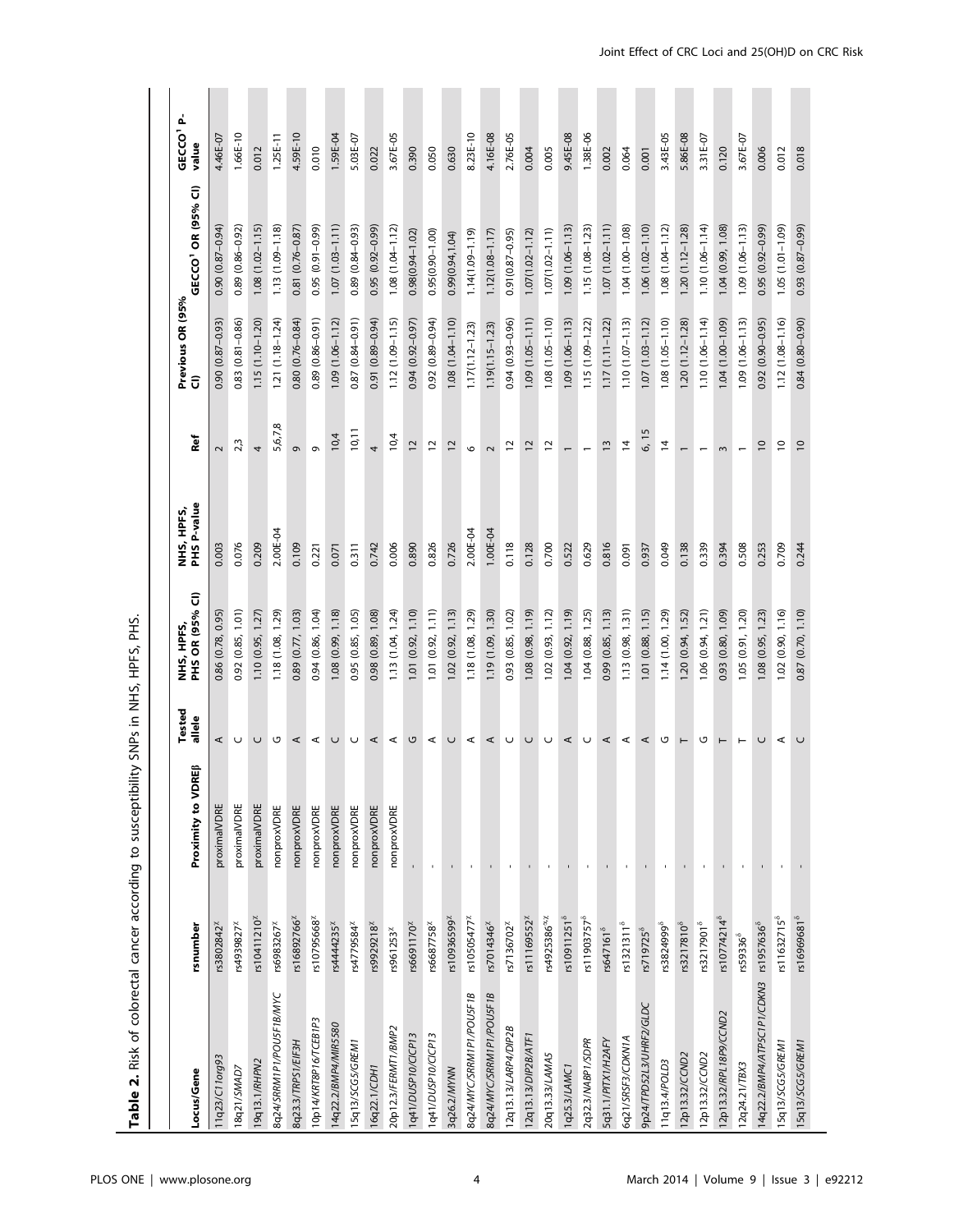| Locus/Gene                                                   | rsnumber   | Proximity to VDREB                                                                                                                         | <b>Tested</b><br>allele | PHS OR (95% CI)<br>NHS, HPFS, | PHS P-value<br>NHS, HPFS, | <b>Ref</b> | Previous OR (95%                        | GECCO <sup>1</sup> OR (95% CI) value   | <b>GECCO</b> |
|--------------------------------------------------------------|------------|--------------------------------------------------------------------------------------------------------------------------------------------|-------------------------|-------------------------------|---------------------------|------------|-----------------------------------------|----------------------------------------|--------------|
| 20p12.3/BMP2/HAO1                                            | rs2423279° |                                                                                                                                            |                         | 1.11 (0.96, 1.28)             | 0.167                     |            |                                         | $1.07(1.03 - 1.12)$ $1.06(1.01, 1.11)$ | 0.010        |
| 20p12.3/FERMT1/BMP2                                          | rs4813802° |                                                                                                                                            |                         | 0.99(0.87, 1.13)              | 0.890                     | 10, 16     | $1.09(1.06 - 1.12)$ $1.10(1.05 - 1.14)$ |                                        | 6.99E-06     |
| BProximity to vitamin D response element (VDRE) based on pul |            | We used a surrogate rs2151512 for rs4925386 (linkage disequilibrium $r^2$ 1.0 in the HapMap CEU population).<br>blished ChIP-sea data[26]. |                         |                               |                           |            |                                         |                                        |              |

GECCO1 Pvalue

ፈ GECCO<sup>1</sup>

bProximity to vitamin D response element (VDRE) based on published ChIP-seq data[26].

cases and 2806 controls. xSNPs genotyped with TaqMan among 1895 CRC cases and 2806 controls. GEC xSNPs genotyped with TaqMan among 1895

 $\frac{1}{2}$  and  $\frac{1}{2}$  and imputed off Illumina HumanOmniExpress among 954 CRC cases and 1328 controls. dSNPs genotyped and imputed off Illumina HumanOmniExpress among 954 CRC cases and 1328 controls.

Genetics 2007; 7. Haiman et al. Nature Genetics 2007; 8. Hutter et al. BMC Cancer 2010; 9. Tomlinson et al. Nature Genetics 2008; 10. Tomlinson et al. PLoS Genet; 2011; 11. Jaeger et al. Nature Genetics 2008; 12. Houlston Tomlinson et al. Nature Genetics 2007; 6. Zanke et al. Nature References: 1. Peters et al. Gastroenterology 2012; 2. Tenesa et al. Nature Cenetics 2008; 3. Broderick et al. Nature Genetics 2007; 4. COGENT Damilison et al. Nature Genetics 2007; 6. Zanke et al. Nature Genetics 2007; 7. Haiman et al. Nature Genetics 2007; 8. Hutter et al. BMC Cancer 2010; 9. Tomlinson et al. Nature Genetics 2008; 10. Tomlinson et al. PLOS Genet, 2011; 11. Jaeger et al. Nature Genetics 2008; 12. Houlston  $\overline{a}$ Peters et al. Gastroenterology 2012; 2. Tenesa et al. Nature Genetics 2008; 3. Broderick et al. Nature Genetics 2007; 4. COGENT Nature Genetics 2008; Nature Genetics 2010; 13. Jia et al. Nat Genet, 2012. 14. Dunlop et al. Nat Genet, 2012. 15. Kocarnik et al. CEBP, 2010. 16. Peters et al. Hum Genet, 2011. References: 1.

doi:10.1371/journal.pone.0092212.t002 doi:10.1371/journal.pone.0092212.t002 Joint Effect of CRC Loci and 25(OH)D on CRC Risk

25(OH)D [32]. We tested for multiplicative interactions between GRSs and vitamin D using a product term in the model and assessing its significance by the Wald method.

We adjusted our genetic analyses for age at sample collection, race, cohort, and type of sample (blood or cheek). Analyses which also incorporated plasma 25(OH)D additionally adjusted for season of blood draw and 25(OH)D analysis batch. We also used multivariate models which included additional CRC risk factors, including regular aspirin use (yes or no), body mass index (BMI; in tertiles), physical activity (in tertiles), history of CRC in a parent or sibling (yes or no), smoking status (never, former or current smoker), alcohol consumption (0–4.9, 5–9.9, 10–14.9 or  $\geq 15.0$  g per day), and consumption of beef, pork or lamb as a main dish (0– 3 times per month, once a week, 2–4 times per week or  $\geq$ 5 times per week). In NHS and HPFS we also included regular nonsteroidal anti-inflammatory drugs (NSAIDs) use (yes or no) and energy-adjusted calcium and folate intake (in tertiles). Study specific estimates were meta-analyzed to determine a combined OR and 95% CI using inverse variance weights [36]. Fixed effect model estimates were used as all tests of heterogeneity were nonsignificant ( $p$  $>$ 0.05).

### Results

Our analysis included 1895 CRC cases and 2806 controls assembled from the three cohorts. Table 1 summarizes the baseline characteristics of each cohort. The direction and magnitude of our individual SNP effect estimates were comparable to those of the original reports as well as those observed in the Genetics and Epidemiology of Colorectal Cancer Consortium (GECCO) and Colon Cancer Family Registry (CCFR). GECCO/ CCFR encompasses 13 studies, including NHS, HPFS, and PHS with genetic information on a total of 10,061 cases and 12,768 controls (Table 2).

The additive GRSs comprised of the CRC risk alleles yielded effect estimates for CRC within our three cohorts that were comparable with those derived from all 13 cohorts encompassed by GECCO and CCFR (Table 3). We also compared the estimates obtained from models with the GRS-proximalVDRE and GRS-nonproximalVDRE scores alone with models containing both GRSs (conditional models) and did not observe a material difference. There was no significant difference between a GRS-VDR (multivariate OR, 1.12; 95% CI 1.06, 1.19), and a GRSnonproximalVDRE (multivariate OR, 1.10; 95% CI 1.06, 1.14) (p-heterogeneity  $= 0.52$ ).

Consistent with our prior reports [23,32], we observed an inverse association between 25(OH)D and CRC in a metaanalysis of results from the three cohorts (Table 4). Compared with individuals in the lowest quartile of 25(OH)D, men and women in the highest quartile had a multivariate OR for CRC of 0.63 (95% CI 0.48–0.82; p-trend $<$ 0.001), and for those with higher levels of 25(OH)D ( $\geq$  32 ng/mL) compared with lower levels, the multivariate OR was 0.79 (95% CI 0.65–0.98;  $p = 0.03$ ).

Tests of multiplicative interactions between continuous GRSs and continuous 25(OH)D did not yield statistically significant results, nor did tests of multiplicative interactions between GRSs and vitamin D categorized by a threshold level of 32 ng/mL. Likewise, the risk estimates associated with GRS31 did not vary according to quartile of vitamin  $D$  (phet = 0.98) (Figure 1).

Table 2. Cont.

Table 2. Cont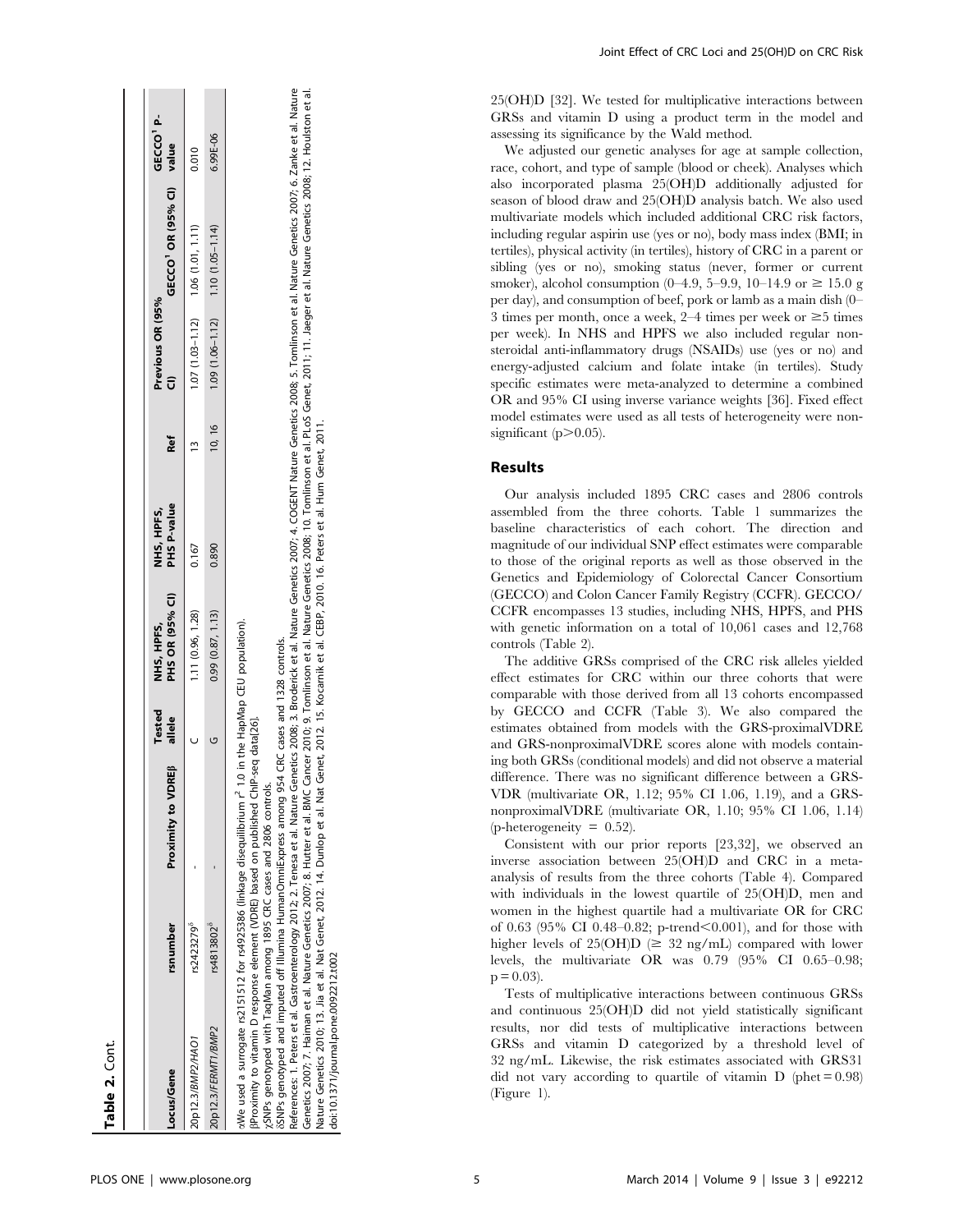Table 3. Comparison of GRS-31, GRS-18, GRS-10, GRS-proximalVDR and GRS-nonproxVDR.

|               | n (cases/controls)  | GRSproximalVDR <sup>a</sup><br>OR (95% CI) | <b>GRSnonproxVDR</b> <sup>B</sup><br>OR (95% CI) | $GRS-10^{\chi}$ OR<br>(95% CI) | $GRS-18^{\delta}$ OR<br>(95% CI) | $GRS-31ε$ OR<br>(95% CI) |  |
|---------------|---------------------|--------------------------------------------|--------------------------------------------------|--------------------------------|----------------------------------|--------------------------|--|
| <b>NHS</b>    | 2358 (922/1436)     | 1.10(1.01, 1.20)                           | 1.13(1.07, 1.19)                                 | 1.12(1.07, 1.17)               | 1.07(1.04, 1.10)                 | 1.05(1.02, 1.09)         |  |
| <b>HPFS</b>   | 1457 (586/871)      | 1.13 (1.01, 1.26)                          | 1.08(1.01, 1.15)                                 | 1.09(1.03, 1.16)               | $1.05(1.01-1.09)$                | 1.04(0.98, 1.10)         |  |
| PHS           | 886 (387/499)       | 1.15(1.01, 1.31)                           | 1.07(0.98, 1.17)                                 | 1.09(1.01, 1.18)               | $1.07(1.02 - 1.12)$              | 1.05(1.00, 1.10)         |  |
| Meta analysis | 4701 (1895/2806)    | 1.12 (1.06, 1.19)                          | 1.10 (1.06, 1.14)                                | 1.10 (1.07, 1.14)              | $1.06(1.04-1.09)$                | 1.05 (1.02, 1.08)        |  |
| <b>GECCO</b>  | 22829 (10061/12768) | 1.11(1.09, 1.14)                           | 1.09(1.07, 1.11)                                 | 1.10(1.08, 1.11)               | 1.08 (1.07, 1.09)                | 1.08(1.07, 1.09)         |  |

aGRS-proximalVDR: additive genetic risk score used to estimate a per allele OR and 95% CI. Includes SNPs; rs3802842, rs4939827, rs10411210.

bGRS-nonproxVDR: additive genetic risk score used to estimate a per allele OR and 95% CI. Includes SNPs; rs6983267, rs16892766, rs10795668, rs4444235, rs4779584, rs9929218, rs961253.

xGRS-10: additive genetic risk score used to estimate a per allele OR and 95% CI. Includes SNPs; rs3802842, rs4939827, rs10411210, rs6983267, rs16892766, rs10795668, rs4444235, rs4779584, rs9929218, rs961253.

dGRS-18: additive genetic risk score used to estimate a per allele OR and 95% CI. Includes SNPs; rs3802842, rs4939827, rs10411210, rs6983267, rs16892766, rs10795668, rs4444235, rs4779584, rs9929218, rs961253, rs6691170, rs6687758, rs10936599, rs10505477, rs7014346, rs7136702, rs11169552, rs2151512.

eGRS-31: additive genetic risk score used to estimate a per allele OR and 95% CI based upon the subset of cases and controls with GWAS data (394 cases/772 controls in NHS; 228 cases/222 controls in HPFS; 332 cases/332 controls in PHS). Includes SNPs; rs3802842, rs4939827, rs10411210, rs6983267, rs16892766, rs10795668, rs4444235, rs4779584, rs9929218, rs961253, rs6691170, rs6687758, rs10936599, rs7136702, rs11169552, rs4925386, rs10911251, rs11903757, rs647161, rs1321311, rs719725, rs3824999, rs3217810, rs3217901, rs10774214, rs59336, rs1957636, rs11632715, rs16969681, rs2423279, rs4813802.

doi:10.1371/journal.pone.0092212.t003

#### Discussion

 $\mathbf{I}$ 

There is substantial evidence supporting an inverse association between circulating 25(OH)D and CRC risk; meta-analyses and systematic reviews have observed a 50% lower risk of CRC comparing extreme quintiles of 25(OH)D [21,24]. Several mechanisms have been hypothesized to underlie this association, some of which may be shared by pathways associated with the putative functional consequences of CRC susceptibility SNPs proximal to VDR-DNA binding sites. In addition, vitamin D signaling occurs through binding of the active form 1,25(OH)D to nuclear vitamin D receptor (VDR) along specific genomic sequences known as vitamin D response elements (VDREs),) which act to activate or repress gene transcription [25]. In our study of 1895 CRC cases and 2806 controls nested within three prospective cohorts, we did not observe statistically significant evidence for interaction between CRC genetic markers, including the 3 CRC SNPs identified in a prior CHiP-seq analysis as being adjacent to VDR-DNA binding sites, and plasma 25(OH)D on CRC risk, despite observing an increased risk for CRC associated with GRSs and an inverse association between circulating 25(OH)D levels and CRC. [26].

The lack of a significant interaction between 25(OH)D and genetic susceptibility to CRC may have several explanations. First, pathways associated with CRC susceptibility loci may in fact be distinct or overlap minimally with mechanisms associated with vitamin D. Second, our GRS and single measures of plasma 25(OH)D measures may be relatively insensitive or incomplete markers of relevant biological pathways shared by genetic susceptibility and vitamin D. Third, we constructed GRSs informed by the results of a functional study by Ramagopalan et al. that applied ChiP-seq in lymphoblastoid cells treated with calcitriol for 36 hours to demonstrate subsequent differential association of vitamin D receptor binding with three specific CRC susceptibility loci [26]. However, a separate study utilizing ChIP-Seq in monocytes treated with calcitriol for 40 minutes found only 18% of calcitriol-stimulated VDR-binding sites common to those observed in Ramagopalan et al. [37,38]. These results suggest that VDR target gene regulation may differ according to cell type and/ or duration of vitamin D exposure which may be difficult to assess using circulating measures of 25(OH)D.

Our study has several strengths. First, the availability of both genetic information and prediagnostic measures of plasma 25(OH)D in our three cohorts permitted, to our knowledge, the

| <b>Table 4.</b> Risk of colorectal cancer associated with circulating 25(OH)D within NHS, HPFS and PHS. |  |  |  |
|---------------------------------------------------------------------------------------------------------|--|--|--|
|---------------------------------------------------------------------------------------------------------|--|--|--|

|                                           | <b>NHS</b>            | <b>HPFS</b>           | <b>PHS</b>            | Meta-analysis         |
|-------------------------------------------|-----------------------|-----------------------|-----------------------|-----------------------|
| N (case/control)                          | 352/665               | 277/535               | 252/366               | 881/1566              |
| Continuous 25(OH)D                        | 0.98(0.97, 1.00)      | 0.99(0.97, 1.01)      | 1.01 (0.99, 1.03)     | 0.99(0.98, 1.00)      |
| High vitamin $D \approx 32 \text{ ng/ml}$ | $0.76$ $(0.54, 1.08)$ | $0.77$ (0.56, 1.05)   | 0.91(0.59, 1.41)      | $0.79$ $(0.65, 0.98)$ |
| Quartile 1                                | 1.00 (referent)       | 1.00 (referent)       | 1.00 (referent)       | 1.00 (referent)       |
| Quartile 2                                | 0.77(0.53, 1.12)      | $0.90$ $(0.60, 1.35)$ | 0.70(0.41, 1.19)      | $0.80$ $(0.62, 1.02)$ |
| Quartile 3                                | 0.58(0.39, 0.87)      | $0.64$ (0.41, 0.99)   | 0.91(0.54, 1.52)      | $0.67$ (0.52, 0.86)   |
| Quartile 4                                | $0.57$ (0.38, 0.87)   | $0.67$ $(0.42, 1.05)$ | $0.67$ $(0.39, 1.17)$ | $0.63$ $(0.48, 0.82)$ |

doi:10.1371/journal.pone.0092212.t004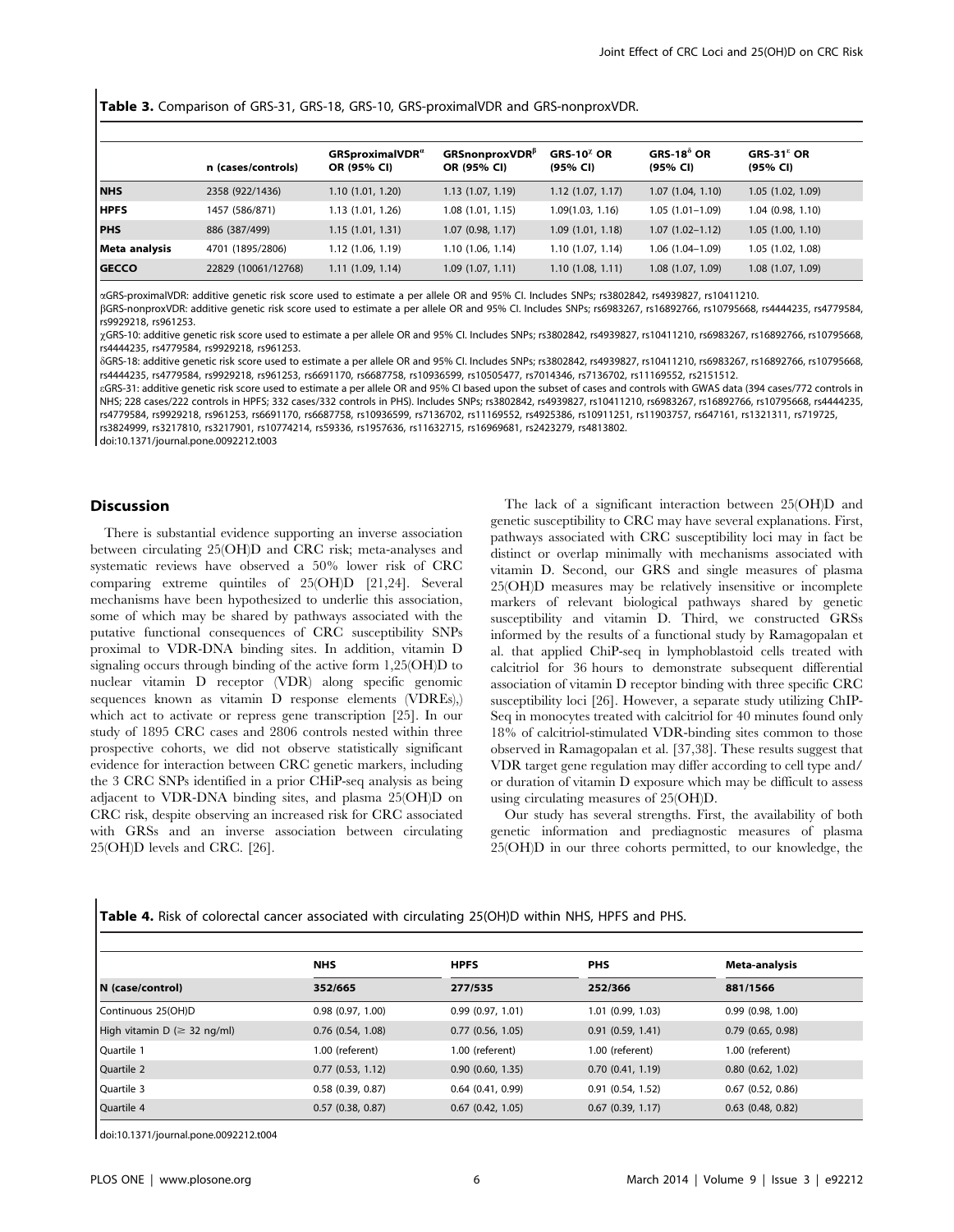

Figure 1. GRS-31 and CRC stratified by quartiles of 25(OH)D. Demonstrated no evidence for variation in CRC risk estimates associated with GRS-31, stratified across quartiles of 25(OH)D  $(hhat = 0.98)$ 

doi:10.1371/journal.pone.0092212.g001

first analysis of the effect of CRC susceptibility loci according to an integrated biomarker of an environmental determinant of CRC

#### References

- 1. Peters U, Jiao S, Schumacher FR, Hutter CM, Aragaki AK, et al. (2013) Identification of Genetic Susceptibility Loci for Colorectal Tumors in a Genome-Wide Meta-analysis. Gastroenterology 144: 799–807 e724.
- 2. Tenesa A, Farrington SM, Prendergast JG, Porteous ME, Walker M, et al. (2008) Genome-wide association scan identifies a colorectal cancer susceptibility locus on 11q23 and replicates risk loci at 8q24 and 18q21. Nat Genet 40: 631– 637.
- 3. Broderick P, Carvajal-Carmona L, Pittman AM, Webb E, Howarth K, et al. (2007) A genome-wide association study shows that common alleles of SMAD7 influence colorectal cancer risk. Nat Genet 39: 1315–1317.
- 4. Houlston RS, Webb E, Broderick P, Pittman AM, Di Bernardo MC, et al. (2008) Meta-analysis of genome-wide association data identifies four new susceptibility loci for colorectal cancer. Nat Genet 40: 1426–1435.
- 5. Tomlinson I, Webb E, Carvajal-Carmona L, Broderick P, Kemp Z, et al. (2007) A genome-wide association scan of tag SNPs identifies a susceptibility variant for colorectal cancer at 8q24.21. Nat Genet 39: 984–988.
- 6. Zanke BW, Greenwood CM, Rangrej J, Kustra R, Tenesa A, et al. (2007) Genome-wide association scan identifies a colorectal cancer susceptibility locus on chromosome 8q24. Nat Genet 39: 989–994.
- 7. Haiman CA, Dossus L, Setiawan VW, Stram DO, Dunning AM, et al. (2007) Genetic variation at the CYP19A1 locus predicts circulating estrogen levels but not breast cancer risk in postmenopausal women. Cancer Res 67: 1893–1897.
- 8. Hutter CM, Slattery ML, Duggan DJ, Muehling J, Curtin K, et al. (2010) Characterization of the association between 8q24 and colon cancer: geneenvironment exploration and meta-analysis. BMC Cancer 10: 670.
- 9. Tomlinson IP, Webb E, Carvajal-Carmona L, Broderick P, Howarth K, et al. (2008) A genome-wide association study identifies colorectal cancer susceptibility loci on chromosomes 10p14 and 8q23.3. Nat Genet 40: 623–630.
- 10. Tomlinson IP, Carvajal-Carmona LG, Dobbins SE, Tenesa A, Jones AM, et al. (2011) Multiple common susceptibility variants near BMP pathway loci GREM1, BMP4, and BMP2 explain part of the missing heritability of colorectal cancer. PLoS Genet 7: e1002105.
- 11. Jaeger E, Webb E, Howarth K, Carvajal-Carmona L, Rowan A, et al. (2008) Common genetic variants at the CRAC1 (HMPS) locus on chromosome 15q13.3 influence colorectal cancer risk. Nat Genet 40: 26–28.
- 12. Houlston RS, Cheadle J, Dobbins SE, Tenesa A, Jones AM, et al. (2010) Metaanalysis of three genome-wide association studies identifies susceptibility loci for colorectal cancer at 1q41, 3q26.2, 12q13.13 and 20q13.33. Nat Genet 42: 973– 977.
- 13. Jia WH, Zhang B, Matsuo K, Shin A, Xiang YB, et al. (2012) Genome-wide association analyses in East Asians identify new susceptibility loci for colorectal cancer. Nat Genet 45: 191–196.

risk. Second, our reasonably large sample size provided individual SNP and GRS associations that were similar in the direction and magnitude with estimates from larger cohorts, including the GECCO and CCFR consortium. We acknowledge limitations of our study, including a single measurement of 25(OH)D which may not reflect long-term vitamin D status or the tissue-specific effects of vitamin D. We also had a more limited sample size of participants with both genetic information and measured levels of plasma 25(OH)D.

In summary, in this large study of CRC cases and controls characterized for genetic susceptibility to CRC with prediagnostic measurements of 25(OH)D levels, we did not observe evidence for the modification of genetic susceptibility for CRC according to vitamin D status.

#### Acknowledgments

We would like to thank the participants and staff of the Nurses' Health Study, Health Professionals Follow-up Study and Physicians' Health Study for their valuable contributions as well as the following state cancer registries for their help: AL, AZ, AR, CA, CO, CT, DE, FL, GA, ID, IL, IN, IA, KY, LA, ME, MD, MA, MI, NE, NH, NJ, NY, NC, ND, OH, OK, OR, PA, RI, SC, TN, TX, VA, WA, WY. The authors assume full responsibility for analyses and interpretation of these data.

#### Author Contributions

Conceived and designed the experiments: LH AJ PK AC. Performed the experiments: LH AJ. Analyzed the data: LH AJ PK AC. Contributed reagents/materials/analysis tools: LH AJ KN CF JM AH UP EK EG PK AC. Wrote the paper: LH AJ KN CF JM AH UP EK EG PK AC.

- 14. Dunlop MG, Dobbins SE, Farrington SM, Jones AM, Palles C, et al. (2012) Common variation near CDKN1A, POLD3 and SHROOM2 influences colorectal cancer risk. Nat Genet 44: 770–776.
- 15. Kocarnik JD, Hutter CM, Slattery ML, Berndt SI, Hsu L, et al. (2010) Characterization of 9p24 risk locus and colorectal adenoma and cancer: geneenvironment interaction and meta-analysis. Cancer Epidemiol Biomarkers Prev.
- 16. Peters U, Hutter CM, Hsu L, Schumacher FR, Conti DV, et al. (2011) Metaanalysis of new genome-wide association studies of colorectal cancer risk. Hum Genet.
- 17. Garland C, Shekelle RB, Barrett-Connor E, Criqui MH, Rossof AH, et al. (1985) Dietary vitamin D and calcium and risk of colorectal cancer: a 19-year prospective study in men. Lancet 1: 307–309.
- 18. Kearney J, Giovannucci E, Rimm EB, Ascherio A, Stampfer MJ, et al. (1996) Calcium, vitamin D, and dairy foods and the occurrence of colon cancer in men. Am J Epidemiol 143: 907–917.
- 19. Bostick RM, Potter JD, Sellers TA, McKenzie DR, Kushi LH, et al. (1993) Relation of calcium, vitamin D, and dairy food intake to incidence of colon cancer among older women. The Iowa Women's Health Study. Am J Epidemiol 137: 1302–1317.
- 20. Martinez ME, Giovannucci EL, Colditz GA, Stampfer MJ, Hunter DJ, et al. (1996) Calcium, vitamin D, and the occurrence of colorectal cancer among women. J Natl Cancer Inst 88: 1375–1382.
- 21. Gorham ED, Garland CF, Garland FC, Grant WB, Mohr SB, et al. (2007) Optimal vitamin D status for colorectal cancer prevention: a quantitative meta analysis. Am J Prev Med 32: 210–216.
- 22. Woolcott CG, Wilkens LR, Nomura AM, Horst RL, Goodman MT, et al. (2010) Plasma 25-hydroxyvitamin D levels and the risk of colorectal cancer: the multiethnic cohort study. Cancer Epidemiol Biomarkers Prev 19: 130–134.
- 23. Wu K, Feskanich D, Fuchs CS, Willett WC, Hollis BW, et al. (2007) A nested case control study of plasma 25-hydroxyvitamin D concentrations and risk of colorectal cancer. J Natl Cancer Inst 99: 1120–1129.
- 24. Ma Y, Zhang P, Wang F, Yang J, Liu Z, et al. (2011) Association between vitamin D and risk of colorectal cancer: a systematic review of prospective studies. J Clin Oncol 29: 3775–3782.
- 25. Deeb KK, Trump DL, Johnson CS (2007) Vitamin D signalling pathways in cancer: potential for anticancer therapeutics. Nat Rev Cancer 7: 684–700.
- 26. Ramagopalan SV, Heger A, Berlanga AJ, Maugeri NJ, Lincoln MR, et al. (2010) A ChIP-seq defined genome-wide map of vitamin D receptor binding: associations with disease and evolution. Genome Res 20: 1352–1360.
- 27. Colditz GA, Martin P, Stampfer MJ, Willett WC, Sampson L, et al. (1986) Validation of questionnaire information on risk factors and disease outcomes in a prospective cohort study of women. Am J Epidemiol 123: 894–900.